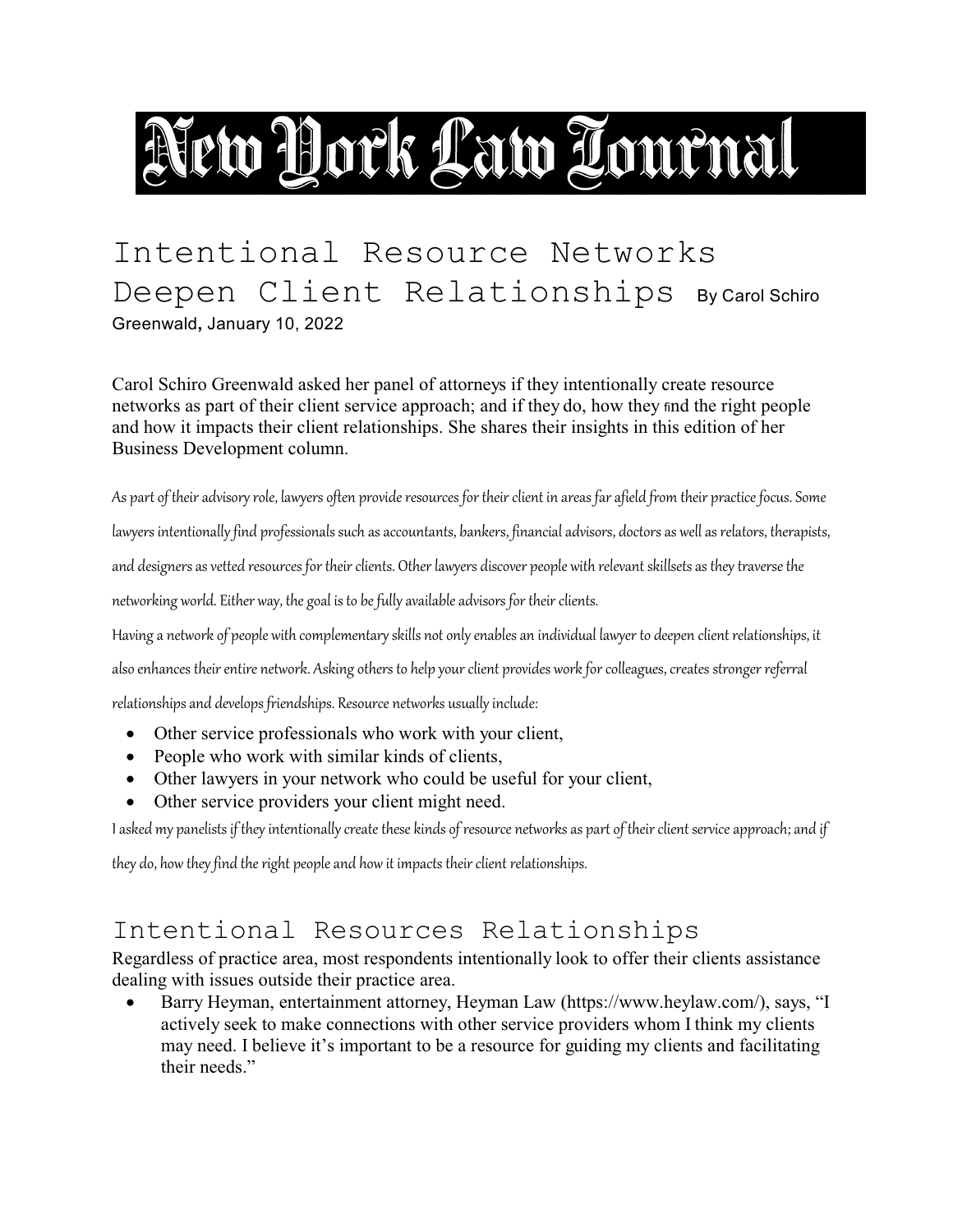- · Crysti D. Farra, Law Office of Crysti D. Farra (https://www.cdfarra.com/), a Social Security disability attorney, sees resource networks as "critical to the success of my practice and the well-being of my clients."
- · Tracey Daniels, real estate attorney, Daniels and O'Connell PC (https://danielsoconnellpc.com/), thinks "it's important to have quality referrals for clients …. Individuals buying their first homes often need a sundry of services like trusts and estates planning, an accountant and financial planners."
- For corporate lawyer Douglas Singer, Singer Law PLLC (https://singerlawpllc.com/), "Rather than look to build relationships with contacts having a specific client in mind, we generally approach it the other way. We start by building relationships. Then, when a client expresses a need, we already have the relationship with the potential resource."

Jodi Warren, partner at Capell Barnett Matalon & Schoenfeld (https://cbmslaw.com/), represents not-for-profit and religious organizations. Her fi rm sees creating resource networks for clients as a key component of their client service. "In nearly every engagement, my goal is to assemble a team of professionals who will work with us on the transactions. These are all individuals who can be helpful to my clients."

Similarly, Andrew Peskoe, Chairman, Golenbock Eiseman Assor Bell & Peskoe (https://www.golenbock.com/),says, "We try to be a trusted resource for a wide range of assistance for all our clients. It can be as personal as helping find the right doctor or as commercial as suggesting a more cooperative and service-oriented lender or an industry-focused investment banker."

#### Who Do They Want To Meet?

Some capabilities appear on everyone's list such as CPAs, CFOs and insurance brokers. Jeffrey Bernstein, Law Offices of Jeffrey N. Bernstein (http://www.bizlawsolutions.com/), who serves as outsourced general counsel to closely held businesses, has a typical finance-focused list of resource contacts: "lawyers, bankers, alternative lenders, accountants, bookkeeping services, payroll companies, financial advisors, business and commercial real estate brokers."

After finding the basic skillsets, lawyers look for clientele-focused specialists. Amy Goldsmith, intellectual property and cybersecurity/data privacy partner at Tarter Krinsky & Drogin (https://www.tarterkrinsky.com/home), has an extensive list of specialists to meet the varied needs of her clients. Her list includes:

"Accountants, other financial institutions such as banks or other funding sources, insurance brokers, back office accounting support, fi rms focusing on mergers and acquisitions, staffing companies, sales experts, branding companies, public relations companies, reputation management fi rms, prototype developers, social media experts, web developers and graphic designers. For litigation purposes, we work with forensic analysts and e-discovery businesses. Lastly, I have developed a global network of attorneys to assist our clients when they have extraterritorial needs."

· Elissa Hecker, an intellectual property and entertainment attorney, The Law Office of Elissa D. Hecker (https://www.eheckeresq.com/), looks for resources her clients need: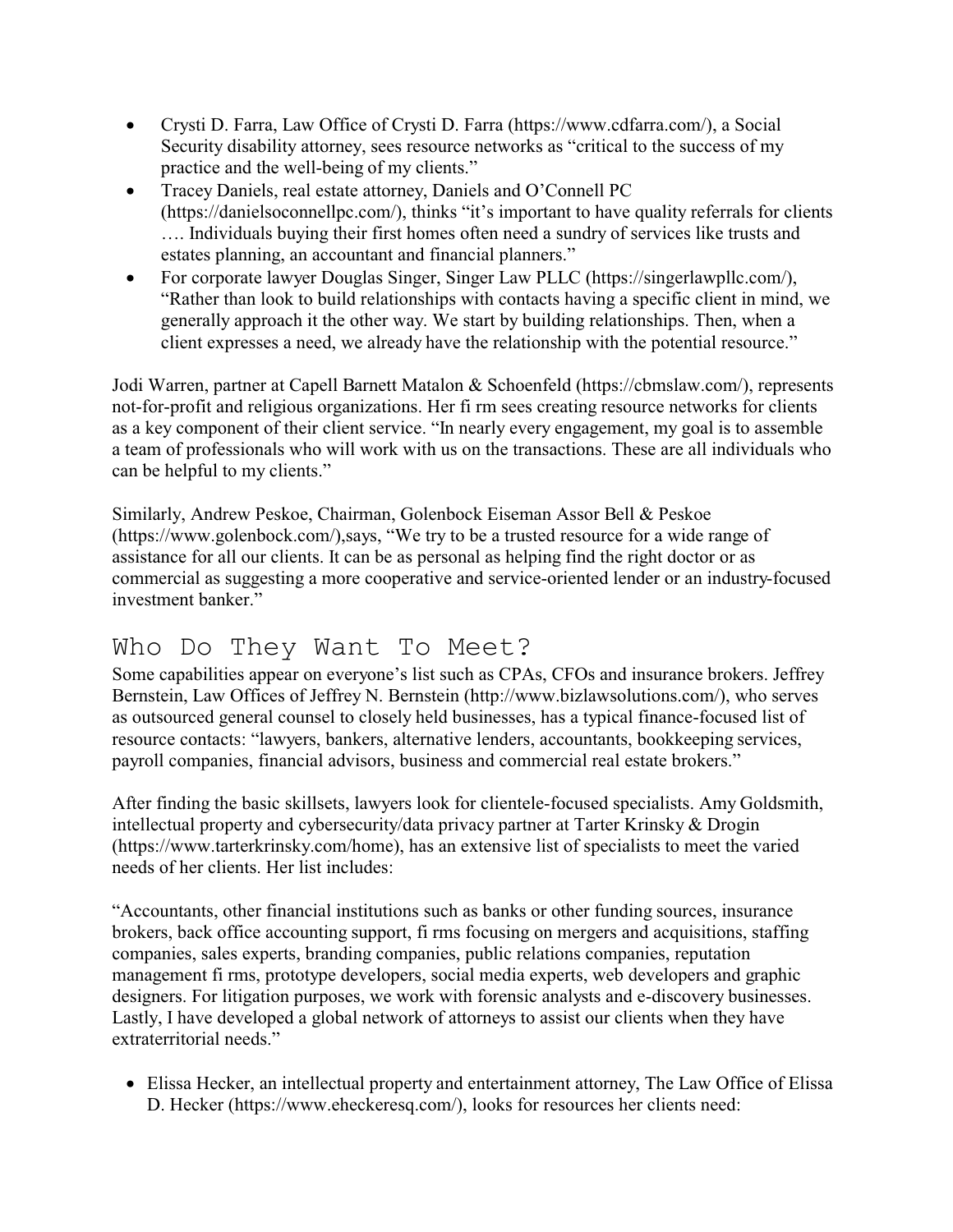"Accountants, graphic designers, website designers, coaches, Internet security experts, marketing professionals, financial planners, bankers, insurance brokers."

- Alan Schwartz, Law Offices of Alan J. Schwartz, P.C. (https://www.ajslaw.com/), with a practice focused on criminal law looks for "Professionals of all types, such as OASAS [Office of Alcohol &Substance Abuse Services] counselors, psychiatrists, psychologists, private investigators, polygraphists, ballistics experts and accident reconstruction experts."
- · Annamarie Bondi-Stoddard, managing partner, Pegalis Law Group, LLC (https://pegalislawgroup.com/), a medical malpractice firm, says, "I personally create connections with people who could be of service to our clients. For instance, we often refer clients to attorneys with expertise in wills and estates, special needs, workers compensation, social security & disability. Also, unfortunately, sometimes clients who are married and have medical issues related to medical negligence cases wind up needing matrimonial attorneys."

#### Where Do They Find Resources?

Most connect with resources through networking in mixed membership groups, or with other lawyers at bar association events and CLEs.

- · Business Lawyer Sarah Gold, Gold Law Firm (https://www.goldlawny.com/), reaches out to "People I've actually met and done business with over the years. Also, attorney colleagues I trust."
- · Crysti Farra says, "I am involved in networking groups that provide valuable resources for my clients. More importantly, I am also a board member of a national advocacy organization for my area of law. This allows me to provide the highest service possible to my clients."
- · Nancy Schess, management-side employment law compliance partner at Klein Zelman Rothermel Jacobs & Schess LLP (https://kleinzelman.com/), says, "Creating my resource network is part of my regular connecting, sort of like muscle memory. I enjoy meeting new people and listening for synergies. For me, one of the distinct values of networking is the ability to build that resource web."
- In addition to traditional networking venues, Barry Heyman created his own networking activity. "I co-founded a creative industry networking event called Toasted Almonds, with the purpose of bringing both creatives and industry professionals together to help facilitate connections among my networking base.
- · Eric Sarver, an employment and business attorney at Law Offices of Eric Sarver (https://sarverlaw.com/), looks for "select networking groups, made up of high caliber professionals with solid work ethics."

Firms see creating client-focused networks as trust builders and important components of client service. Mark Seitelman, managing partner, Mark E. Seitelman Law Offices P.C. (https://www.seitelman.com/), a plaintiff s' personal injury firm, says, "If I do not know of a suitable professional to handle my client's needs, I have sought recommendations from other professionals who are friends. Sometimes I turn to the Internet or professional societies. One lesson I have learned is that it is better to forgo making a referral to a mediocre professional."

Others echoed the need to find trusted, accomplished resources. Joel Weiss, managing partner of intellectual property boutique Weiss & Arons (http://www.weissarons.com/), says, "We are very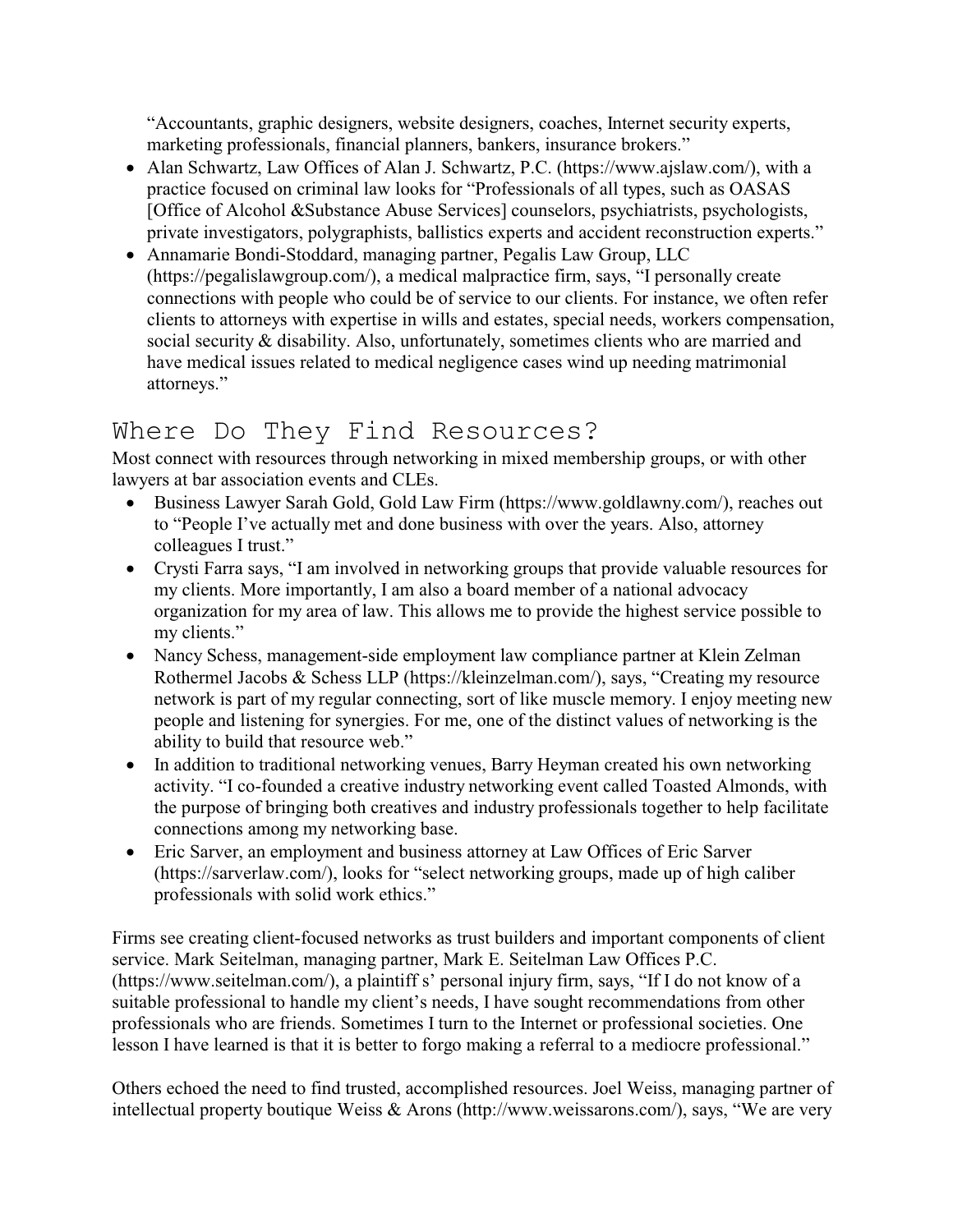selective about the people with whom we associate. When we make a recommendation, or when we join a group, we have to know that our recommendation won't flop and reflect poorly on our firm. In the legal business, your recommendations and associations reflect directly on you and your firm."

Some resource networks are very client-specific.

- · When Annamarie Bondi-Stoddard meets another skilled professional working with one of her clients "she reaches out to those providers for future reference for other clients and also to let them know who we are and what we do."
- Joel Weiss regularly meets other professionals who work with the same client. "I don't create these contacts. They happen as a matter of fact; I don't need to go out of my way to create such contacts. The foregoing notwithstanding, one of our clients built a cohesive group of all the co-counsel currently working with them. They have become a strong, close-knit group, and the client continues to benefit from the alliance he created."
- Andrew Peskoe says, "In one key industry, I have a monthly lunch with a large group of service providers and business development executives. That is the exception, but an exception that I would like to replicate."
- · Douglas Singer has built a cadre of professional relationships around estate planning. "With some of these professionals, we have invested time in understanding each other's process, so that when we bring them in or they bring us in, it is seamless and smooth."

### What Goes Around, Comes Around

Lawyers see developing resource connections as a win-win for both themselves and the client. The client doesn't have to hire a stranger. They will meet a vetted, knowledgeable, colleague referred by their lawyer who can resolve their problems. For the referring lawyers, it is a winwin because it deepens their referral relationships, often leading to new clients. As Amy Goldsmith says, "Having a team of trusted people able to assist a client is critical to best serve the client. Plus, the network is a built-in referral service."

My respondents believe their clients appreciate the fact that they are more interested in their success than in milking them for every dollar. Clients looking for specific expertise appreciate fi rms that take a teamwork approach whether it is totally within one firm or a multi-firm collaboration.

- · "Passing a piece of client work to another attorney who does a good job deepens our client relationship." (Joel Weiss)
- "Our clients appreciate the fact that we consistently work hard to set them up to succeed, not only in a specific transaction but holistically." (Jodi Warren)
- · "Our clients rightly expect a whole client approach. They do notice." (Andrew Peskoe)
- "Absolutely, clients notice. We discuss our teamwork approach from the outset, so that they can appreciate our whole client focus." (Alan Schwartz)
- For Nancy Schess, "Creating these external relationships is part of our focus for all of our clients. All of this focus has a solitary goal and result—it helps us create stronger relationships with our clients on both a professional and personal level. It is simply part of how our firm operates."